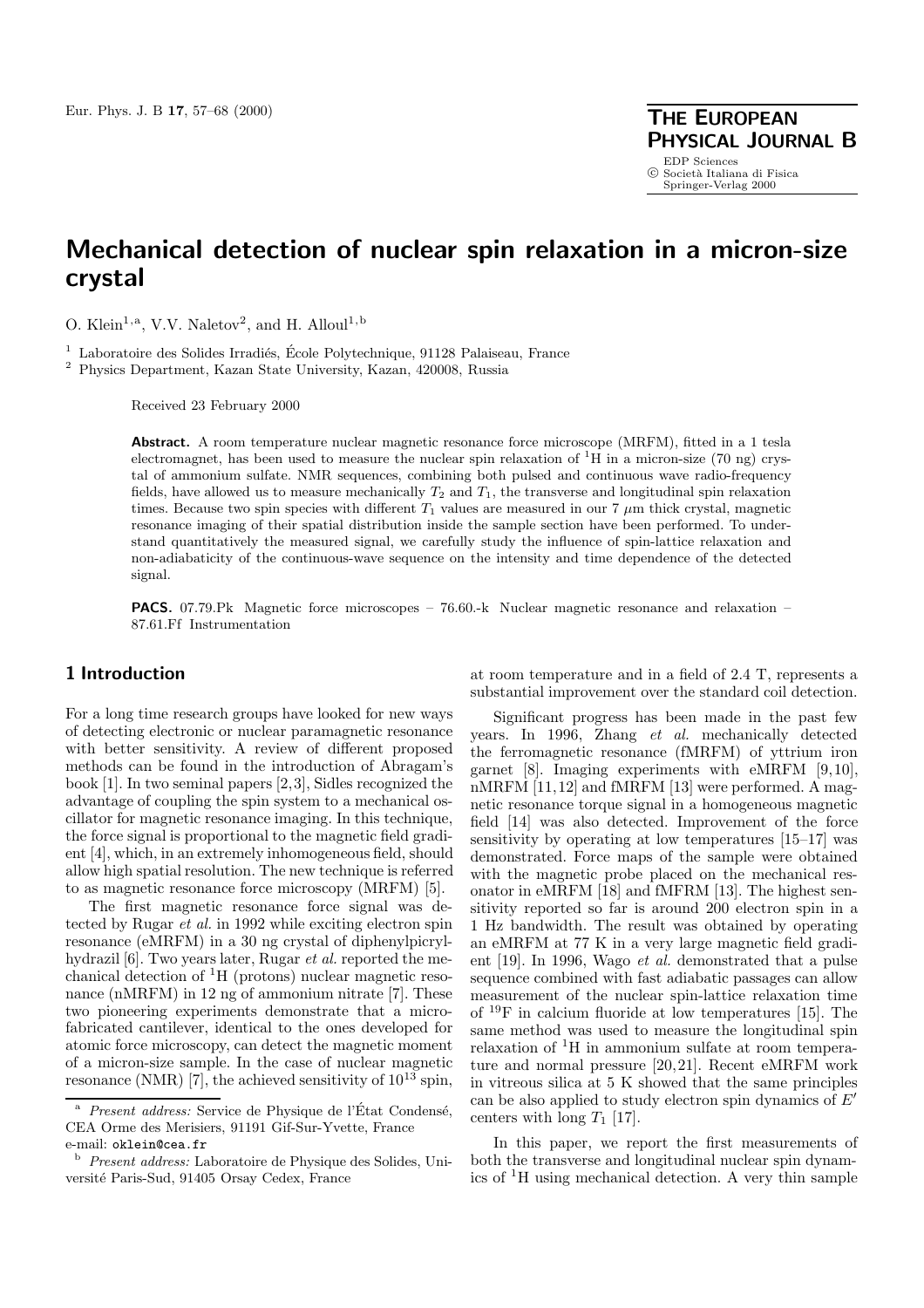

**Fig. 1.** MRFMs are miniature versions of the Faraday balance. The instrument fits between the poles of an electromagnet that generates a homogeneous static field  $B_{\text{ext}} = 1$  T. A sample is affixed onto a micro-fabricated cantilever and placed in a field gradient  $q \approx 500$  T/m produced by a 2 millimetersize iron bar. The gradient serves to create a magnetic force on the spin system. The induced  $A$ -scale bending of the cantilever is measured by a laser beam deflection on a photodiode. To increase the sensitivity, the nuclear magnetization is inverted periodically at 1.4 kHz, a frequency that corresponds to the fundamental flexure mode of the cantilever. The induced vibration is monitored by a lock-in. The nuclear spin oscillations are obtained by cyclic adiabatic inversions using a frequency modulated r.f. field produced by a VCO. The carrier is at the Larmor frequency of protons.

is used to analyze if new phenomena might be specific to small sizes. Our instrument is a simple home-built MRFM located inside a 1 tesla electromagnet. The mechanical motion of the cantilever is monitored by a laser beam deflection system. The sample is a 7  $\mu \mathrm{m}$  thick crystal of  $(NH_4)_2SO_4$ . Two spin-lattice relaxation times are observed,  $T_{1s} = 0.4$  s and  $T_{11} = 5$  s. The latter value corresponds to the  $T_1$  reported in the literature for this compound [22,23]. The short relaxation, however, might be due to water contamination inside the crystal during its contact with air. These same two relaxation times are also measured by conventional NMR in powder samples with particles of dimensions smaller than 50  $\mu$ m.

After introducing in Section 2 the measurement technique employed in this study, we will present in Section 3 our results on the transverse and longitudinal spin relaxation properties of  $(NH_4)_2SO_4$ . This will be followed in Section 4 by a more detailed analysis of the time dependence and magnitude of the force signal in order to quantify the proportion of spins with short and long  $T_1$  and to determine the effect of the non-adiabaticity of the sequence in the measured signal. Finally a model to describe our experimental data will be proposed.

#### **2 Measurement of the force signal**

The setup is schematically represented in Figure 1. The experiment is performed at room temperature inside a vacuum cell  $(10^{-2} \text{ torr})$  constantly connected to the inlet of a rotary pump. The instrument [24] fits between the poles of an iron core electromagnet which produces a static magnetic field  $B_{\text{ext}}$ **k** along the z axis. To the uniform field one adds a second inhomogeneous field with axial symmetry produced by a magnetized iron bar 8 mm in length and 1.9 mm in diameter. The polarization field experienced by the spin is  $B_0 = B_{ext} + B_{cyl}$ , with  $B_0 = \mathbf{B}_0 \cdot \mathbf{k}$  and  $B_{\text{cyl}} = \mathbf{B}_{\text{cyl}} \cdot \mathbf{k}$ . Near the symmetry axis, the instantaneous magnetic force acting on the sample is given by the expression [25]:

$$
F(t) = \int_{V_{\rm s}} M_z(\mathbf{r}, t) \frac{\partial B_{\rm cyl}}{\partial z} dV.
$$
 (1)

Here  $M_z$  is the z component of the bulk magnetization and  $V<sub>s</sub>$  is the volume of the sample. For small sample size, we make the approximation that the field gradient  $g = \partial B_{\text{cyl}}/\partial z$  is uniform over  $V_s$ . A new length variable  $\zeta = B_0(\mathbf{r})/g$  is defined so that a plane of constant  $\zeta$  maps onto a surface (actually a paraboloid) of constant polarization field which also corresponds to a sheet where the spins have the same motion. A paraboloid of fixed  $\zeta$  value, however, shifts axially away from the iron cylinder when  $B<sub>ext</sub>$  increases. In this experiment, the sample is placed 0.70 mm above the iron cylinder and centered on the cylinder axis. At this distance, the calculated axial field gradient is  $g = -470$  T/m (see Appendix A).

The mechanical force detection is obtained by measuring the elastic deformation along the  $z$  axis of a microfabricated cantilever on which the sample is attached. In this orientation, the probe is sensitive to the longitudinal component of the nuclear magnetization in contrast with a standard coil detection. The cantilever equation of motion is represented by a damped harmonic oscillator with a single degree of freedom. The measurement technique uses the optical deflection of a 4  $\mu$ W HeNe laser beam which reflects off the rear side of the cantilever onto a position-sensitive detector.

Our test compound is  $(NH_4)_2SO_4$ . This non-magnetic insulator has a high proton density  $d = 6.4 \times 10^{22} \text{ H/cm}^3$ and is in its paraelectric state above 223 K. NMR measurements of the <sup>1</sup>H spin-lattice relaxation time at 300 K in our powder [26] give  $T_{1z} \approx 5$  s along the static field [27]. The <sup>1</sup>H linewidth is 5 G and the second moment is  $M_2 = 4 \text{ G}^2$  at 295 K [28]. Our sample is a crystal cleaved to a platelet aspect ratio and glued with epoxy on the end of a commercial  $Si<sub>3</sub>N<sub>4</sub>$  amorphous cantilever of spring constant  $k = 0.008$  N/m, as can been seen in Figure 2. After completing the assembly, the cantilever resonance frequency drops from 5.8 kHz to 1.4 kHz due to the sample mass [29]. The quality factor of the loaded cantilever is  $Q \approx 4000$  in vacuum. From the electron microscopy images (Fig. 2), the sample dimensions are approximately  $100 \times 50 \times 7 \ \mu m^3$  with the smallest length (the thickness) oriented along the axial field. This represents a volume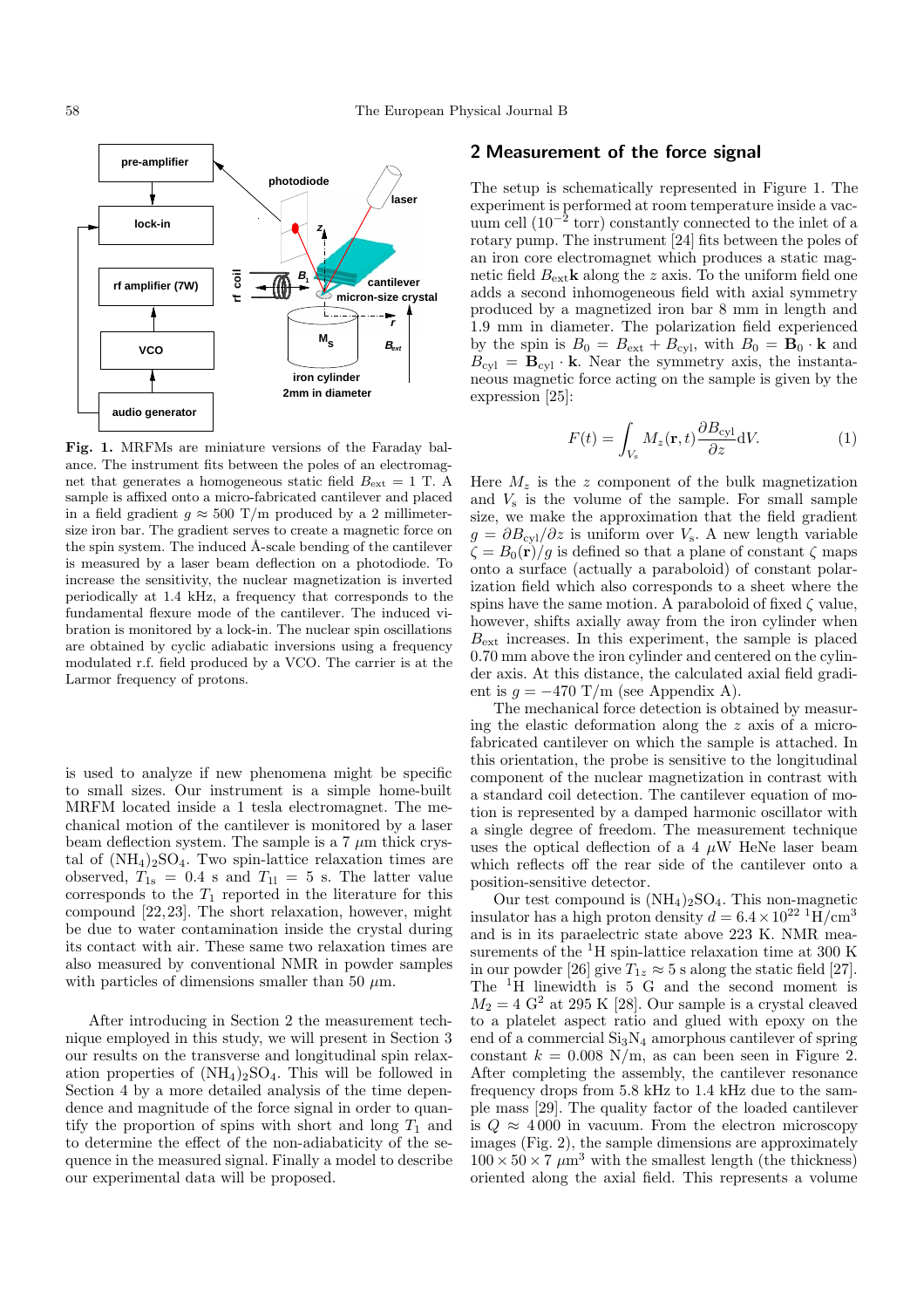

**Fig. 2.** Images of a commercial  $Si<sub>3</sub>N<sub>4</sub>(amorphous)$  cantilever: a 7  $\mu$ m thick single-crystal (NH<sub>4</sub>)<sub>2</sub>SO<sub>4</sub> sample is glued on the cantilever end with epoxy. The loaded cantilever has a resonance frequency of 1.4 kHz, a spring constant of 0.008 N/m and a quality factor of 4 000 in vacuum. The estimated sample volume is  $3.5 \times 10^{-8}$  cm<sup>3</sup>.

 $V_s = 3.5 \times 10^{-8}$  cm<sup>3</sup> or a mass  $m = 70$  ng and corresponds to  $N \approx 10^{15}$  protons. The temperature of the cantilever holder is stabilized around  $+27$  °C during the measurement [30]. The nuclear magnetization at thermal equilibrium is expressed by the Curie law  $\mathbf{M}_0 = (d\mu_n^2 B_0 / k_B T) \mathbf{k}$ , with  $\mu_n = 1.4 \times 10^{-26}$  J/T the proton magnetic moment,  $T = 300$  K and  $B_0 = 1.3$  T the polarization field. This gives a magnetic moment  $M_0V_s = 2.3 \times 10^{-16}$  J/T.

In order to increase the sensitivity,  $M_z$  is modulated at a frequency  $\omega_{\rm m}$  close to  $\omega_{\rm c}$ , the frequency of the fundamental flexure mode of the cantilever. At the moment, the optimal configuration uses cantilevers that have mechanical resonance frequencies in the audio range and Larmor frequencies  $\omega_0$  which are several orders of magnitude larger (radio or microwave frequencies). Only two methods have been used to create an oscillatory force on the cantilever: cyclic saturation and cyclic adiabatic inversion. They are restricted respectively to compounds that have spin-lattice relaxation times  $T_1$  either shorter or larger than the oscillation period of the cantilever.

In our case, the modulation of **M** is generated by a continuous-wave (c.w.) sequence that consists of periodic adiabatic fast passages [1]. The radio-frequency (r.f.) source is a 35-75 MHz Voltage Controlled Oscillator (VCO). The r.f. output field is amplified up to 7 W and fed into an impedance matched resonating circuit  $(Q_{\text{rf}} \simeq 100)$  tuned to a fixed frequency, 54.7 MHz. A small coil (3 turns, 0.8 mm in diameter) is in series with the tank circuit. The sample is 0.5 mm away from this antenna. The nuclear spins are irradiated for a few seconds by a linearly polarized r.f. field  $B_x = 2B_1 \cos \int_0^t \omega(t') dt'$ 

with  $\omega(t) = \Omega \sin(\omega_m t) + \omega_0$ , a sine-wave modulation of the r.f. frequency around the proton Larmor frequency  $\omega_0 = \gamma g \zeta_0$ , where  $\gamma/2\pi = 4.258$  kHz/G is the nuclear gyromagnetic ratio. The surface of constant  $\zeta = \zeta_0$  is called the resonant sheet. The sinusoidal frequency modulation is started at a time  $t = 0$ . In a transformation to a rotating coordinate system with an instantaneous angular velocity  $\omega(t)$ **k**, the effective magnetic field is:

$$
\mathbf{B}_{e}(\zeta, t) = B_{1}\mathbf{i} + \left\{ g\,\zeta - \frac{\omega(t)}{\gamma} \right\} \mathbf{k}.\tag{2}
$$

 $\theta$  is defined as the polar angle made by the apparent field with the external field. The magnetization, however, precesses about the direction  $\mathbf{B}_{e} + \dot{\theta}/\gamma \mathbf{j}$ , with  $\dot{\theta} = \partial \theta/\partial t$  (see Appendix B). A parameter for non-adiabaticity is defined with tan  $\alpha = \dot{\theta}/(\gamma |B_e|)$  the angle between the two vectors. Provided that the adiabatic condition  $\alpha \ll 1$  is satisfied, the spin system remains at all times in a state of internal equilibrium and  $M$  is parallel to  $B_e$  as required by Curie's law. The longitudinal magnetization is  $M_z(\zeta, t) = |\mathbf{M}| \cos \theta$ , where

$$
\cos \theta = \frac{g \zeta - \omega(t)/\gamma}{\sqrt{\{g \zeta - \omega(t)/\gamma\}^2 + B_1^2}}.
$$
 (3)

For free spins, |**M**| is a constant of the motion [1]. This is no longer true in condensed matter because of spinlattice relaxation. In our sample, however, the magnetization decay is slow compared to the modulation period. Under our measurement protocol, an extra defocusing originates from the lack of adiabaticity of the modulation. In a first step, these effects are neglected and they will be considered in a more detailed analysis, deferred to a later section (see also Appendix B). At time  $t = 0$ ,  $B_1$ is assumed to be turned on adiabatically with the sample initially in thermal equilibrium. In this case the norm M reflects the state of the longitudinal magnetization immediately before the force measurement. During the c.w. sequence, the oscillatory movement of  $M_z(t)$  comes principally from the  $\cos \theta$  factor. The value is expanded in time series  $\cos \theta \approx a_0 + a_1 \sin(\omega_m t)$  [31] with  $a_1$  the first harmonic Fourier component [11] (higher harmonics have a negligible effect on the motion of the cantilever). Because of the large field inhomogeneities, the amplitude of oscillation depends on the location inside the sample. The resonant sheet, which is the paraboloid of constant  $\zeta_0$ , corresponds to the surface of maximum amplitude of oscillation. The spatial dependence of  $a_1(\zeta)$  is the sensitivity profile.  $\Gamma$  is the half width at half maximum of this bellshaped curve.  $\Gamma$  has the units of a distance and it defines the thickness of the slice probed. The amplitude of  $\Gamma$  depends on both  $\Omega$  and  $B_1$  [32]. The induced vibration is synchronously amplified by a lock-in technique through a single-pole low-pass linear filter of time constant  $\tau_1$ . For  $\omega_m = \omega_c$ , the lock-in signal grows exponentially (an exact expression will be given in Eq.  $(11)$  to the asymptotic amplitude

$$
A_0 = \frac{1}{\sqrt{2}} \frac{Q g}{k} \int_{V_s} M_0 a_1(\zeta) d\zeta.
$$
 (4)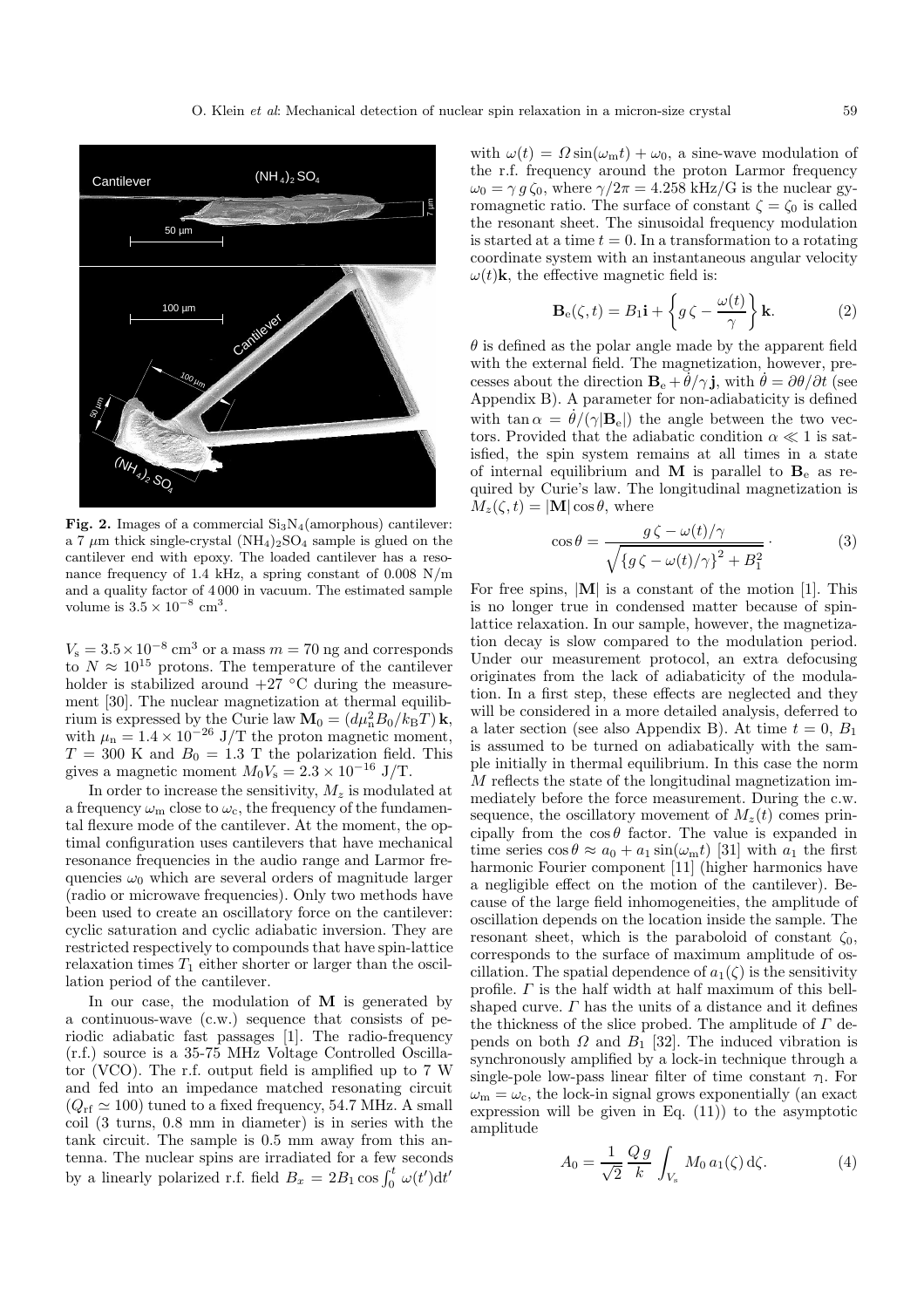

**Fig. 3.** (a) Vibration amplitude of the cantilever measured by the lock-in for a  $(NH_4)_2SO_4$  crystal containing  $10^{15}$  protons at 300 K in  $B_{\text{ext}} = 0.9425$  T. The trace corresponds to a single shot experiment with no averaging. The lock-in time constant is  $\tau_1 = 0.3$  s. (b) Details of the start and end of the c.w. sequence. The crystal is irradiated for 3 s by a r.f. field of  $B_1 = 10$  G (upper panel). The bottom panel shows the voltage waveform applied to the VCO. It produces a sinusoidal frequency modulation around  $\omega_0/2\pi = 54.7$  MHz. The amplitude of the modulation is  $\Omega/2\pi = 150$  kHz. The width of the curve is the digitalization noise of the oscilloscope (not the phase noise).

In conclusion, the lock-in output is proportional to the longitudinal magnetic moment inside the probed slice at the beginning of the c.w. sequence. In the ideal case of a uniform inversion of all spins inside the sample  $(a_1 = 1, \forall \zeta)$ , the asymptotic amplitude would be  $A_{\text{tot}} =$  $QgM_0V_s/(k\sqrt{2}).$ 

The upper panel of Figure 3 shows the time dependence of the lock-in output  $A(t)$ . The c.w. sequence is applied between the markers. The time delay between force measurements is set to 27 s ( $> 5T_1$ ) to ensure a steady state magnetization close to the thermal equilibrium value. The lock-in time constant is  $\tau_1 = 0.3$  s which corresponds to an output noise of  $4 \text{ Å}$ . The bottom panel of Figure 3 displays the time dependence of  $B_1$  and  $\omega$  at the beginning and end of the c.w. sequence. At the start, the amplitude of  $B_1$  is turned on from 0 to 10 G in 5 ms when the frequency is well off-resonance, *i.e.* 400 kHz below  $\omega_0/2\pi$ . The frequency is then ramped to resonance in 7 ms. Finally, the frequency modulation of the r.f. field is applied for 3 s with a deviation  $\Omega/2\pi = 150$  kHz. For these settings, the calculated value of  $\Gamma = 7 \mu m$  is comparable to the sample thickness.

Since the r.f. tank circuit is tuned to a fixed frequency, the resonance is found by sweeping the external field  $B_{\text{ext}}$ . There is no spurious vibrations of the cantilever induced by the r.f. fields when  $B_{\text{ext}}$  is outside the resonance



**Fig. 4.** The amplitude of the force signal (lock-in peak amplitude averaged over 1 s around its maximum) is shown as a function of the width of a r.f. pulse applied 13 ms before the c.w. sequence. Each point is the average of 16 c.w. sequences. The solid line is proportional to a damped  $\cos \varphi$  with  $\varphi = \gamma \tau_{\rm p} B_1$  the nutation angle. The 6.4 W r.f. power during the pulse corresponds to a rotating field of  $B_1 = 15$  G at the sample location. The settings for the c.w. sequence are a r.f. field of 10 G,  $\Omega/2\pi = 50$  kHz and  $\tau_1 = 100$  ms. The inset is a schematic of the time dependence of  $B_1$  (solid line) and  $\omega$  (dashed line).

range. Figure 3a shows the amplitude of the lock-in signal achieved in a one shot experiment at the resonance maximum,  $B_{\text{ext}} = 0.9425$  T. The maximum vibration amplitude is around 40 Å which corresponds to a signal to noise ratio of 20 dB. The shape of the lock-in signal  $A(t)$ depends on the value  $B_{\text{ext}}$  [17]. For  $B_{\text{ext}} = 0.9425$  T, *i.e.*  $\zeta_0$  set at the middle of the sample thickness, no steadystate vibrations of the cantilever are induced by the c.w. sequence and the lock-in signal decays toward zero for long a sequence. On the other hand, for  $B_{\text{ext}} \neq 0.9425$  T, an unbalanced partial repolarization of the magnetization occurs during each cycle and the lock-in signal decays to a finite value which changes sign for  $B_{\text{ext}}$  smaller or larger than 0.9425 T.

#### **3 Relaxation measurements**

In this section the nuclear spin dynamics of our sample are measured by applying a series of r.f. pulses before the c.w. sequence described above.

In order to calibrate the strength of the r.f. field, a r.f. pulse of duration  $\tau_p$  is applied, with an amplitude  $B_1$ , 13 ms before the c.w. sequence. During this pulse,  $M_0$  rotates about  $\mathbf{B}_e$  through an angle  $\varphi$ . The angle obtained at the end of the pulse is  $\varphi = \gamma |B_e|\tau_p$  [15,17]. Within a few milli-seconds after the pulse, the nutated magnetization vector decays to its longitudinal component which then determines the amplitude of the maximum vibrations achieved by the cantilever during the force measurement.  $B_1$  is set at maximum power, *i.e.* 6.4 W, for the pulse. The c.w. sequence uses a 2.9 W r.f. field. Figure 4 shows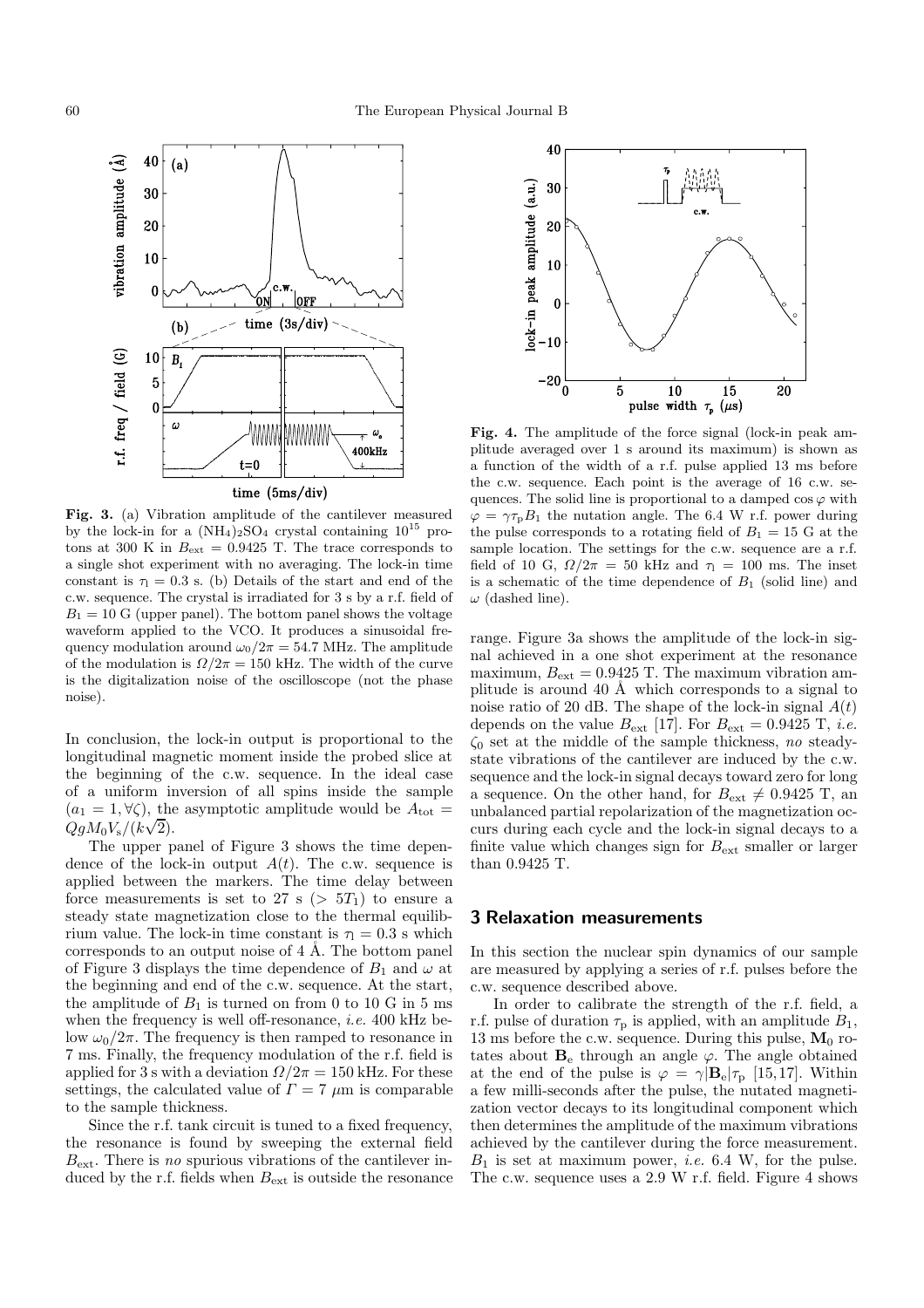

**Fig. 5.** Measurement of the transient shape of the spin-echo: a  $\pi/2$ - $\tau_a$ - $\pi$  pulse sequence is used to form a spin echo. The transverse magnetization is measured with the combination of a  $\pi/2$  pulse and the c.w. sequence. The amplitude of the force signal is shown as a function of  $\tau_a + \tau_b$  with a fixed  $\tau_a = 17 \mu s$ . A r.f. field of  $B_1 = 15$  G is used for the pulses. The settings for the c.w. sequence are a r.f. field of 10 G,  $\Omega/2\pi = 50$  kHz and  $\tau_1 = 100$  ms. The solid line is the calculated shape of the spin echo expected for a platelet of 6.5  $\mu$ m thickness in the inhomogeneous magnetic field.

the lock-in output averaged over a 1 s time interval around its peak amplitude. For spins that are at  $\zeta_0$ , the signal is proportional to  $\cos \varphi$ . The data are fitted by the functional form  $\exp(-\tau_{\rm p}/\tau)\cos(\gamma B_1\tau_{\rm p}) + b$ . The period gives a calibration of the r.f. field strength at the sample location and we get  $B_1 = 15$  G during the pulse. The other fitting parameters are  $\tau = 43 \pm 6$  µs and a positive offset  $b = 3 \pm 0.2$  Å. The values of these last two parameters depend strongly on  $B_1$ . The positive offset b is mainly due to the non-uniform field inside the sample [33]. For  ${}^{1}$ H away from  $\zeta_0$ , the direction of  $\mathbf{B}_e$  is not exactly perpendicular to **k** and only a partial inversion of the z component is obtained when  $\varphi = \pi$ . The decay of the magnetic moment fitted by  $\tau$  is due to field inhomogeneity which causes a dephasing of the magnetization in the transverse plane [34].

To study the transverse magnetization decay of  ${}^{1}$ H [17] a sequence of 3 pulses is used. A  $\pi/2$  pulse is applied to the spin system, so that the magnetization at  $\zeta_0$  is rotated to the transverse plane. After a fixed delay,  $\tau_a$ , a  $\pi$  pulse is applied to form a spin echo. Shortly after, a  $\pi/2$  pulse takes an instant snap-shot of the transverse magnetization by rotating it along **k** and the frozen component is measured with the c.w. sequence. Varying the time delay,  $\tau_{\rm b}$ , between the last two pulses reconstructs the transient shape of the spin echo. Using the same settings as the earlier measurement, the widths of the  $\pi/2$  and  $\pi$  pulse are set to 3.8  $\mu$ s and 7.6  $\mu$ s respectively. The delay between the center of the first two pulses is  $\tau_a = 17 \mu s$ . In Figure 5, the lock-in peak (again averaged over 1 s around its maximum) is shown as a function of  $\tau_a + \tau_b$ . As expected



**Fig. 6.** Spin-spin relaxation time measurement: normalized heights of the spin echo are displayed on a square-logarithmic scale as a function of  $\tau_a + \tau_b$  with  $\tau_a = \tau_b$ . The straight line is a fit with  $\exp \left\{-(2\tau_a/T_2)^2\right\}$  where  $T_2 = 39 \pm 1 \,\mu s$ .

for a spin echo, the reconstructed transverse magnetization becomes refocused at a time  $2\tau_a$ . The shape of the spin echo reflects mainly the inhomogeneous broadening of the resonance line as due to the strong field gradient. The amplitude, however, should only be affected by the homogeneous contributions to the  ${}^{1}H$  line (dipolar coupling).

With increasing spacing  $\tau_a$  between pulses, the size of the spin echo signal decreases due to spin-spin relaxation. Using the same sequence as above, Figure 6 is a plot of the spin echo amplitude measured as a function of the time  $2\tau_a$ . The measured values are plotted on a  $x^2$ -log(y) scale and one finds that the data follow the relationship  $\exp\left\{-\left(\frac{t}{T_2}\right)^2\right\}$  with  $T_2 = 39 \pm 1$   $\mu$ s. Taking the inferred  $T_2$ , the dipolar linewidth [28] and the inhomogeneous broadening as due to the field gradient, the shape of the echo in Figure 5 is simulated. The solid line in Figure 5 is the best fit obtained for a sample thickness of 6.5  $\mu$ m which is in good agreement with the value obtained on the image.

The longitudinal magnetization recovery is now measured after a saturation comb [35]. This protocol puts efficiently inhomogeneous spin systems in a well defined uniform state outside thermal equilibrium. The saturation comb is composed of three  $\pi/2$  pulses spaced by 100  $\mu$ s. The c.w. sequence is applied at a variable delay  $(13 \text{ ms} < t < 20 \text{ s})$  after the comb. In order to obtain an intrinsic measurement of the relaxation, it is important to ensure that the sensitivity profile  $a_1(\zeta)$  is exclusively included inside the sample section, otherwise a partial repolarization of the magnetization occurs during the measurement cycle [17]. For our settings,  $\zeta_0$  is set exactly at the middle of the sample and  $\Gamma = 2.4 \mu m$  is smaller than the sample thickness. As before, the value plotted is the lock-in output averaged over a 1 s time interval around its maximum. No signals are detected when  $t = 13$  ms.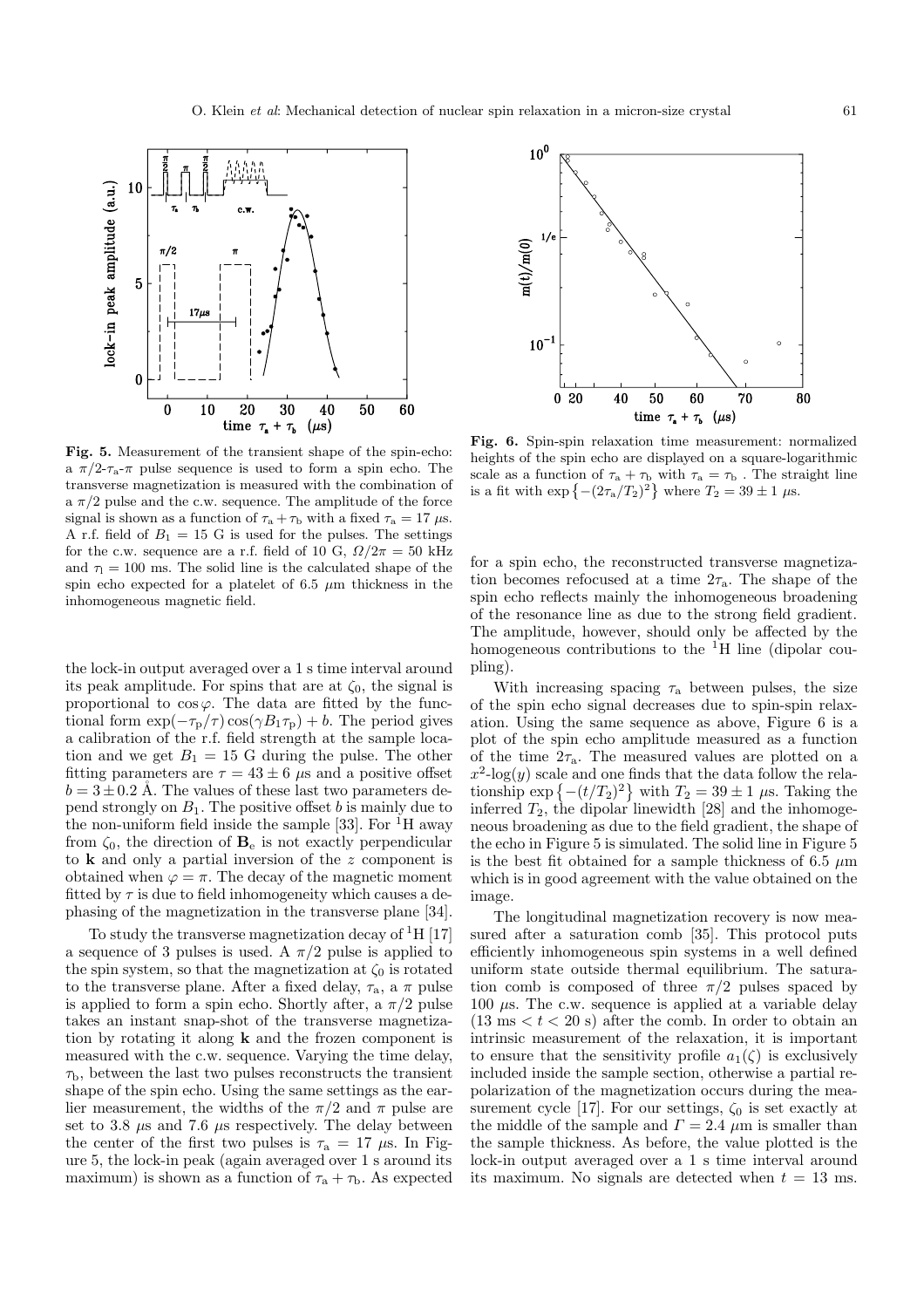

**Fig. 7.** Measurement of the longitudinal magnetization recovery: the logarithmic of the normalized amplitude of the force signal is shown as a function of the interval  $t$  between a saturation comb and the c.w. sequence. The solid line is a fit with a double exponential recovery which yields  $T_{1s} = 0.35 \pm 0.03$  s and  $T_{11} = 5.4 \pm 0.5$  s. Each point is the average of 32 c.w. sequences. A r.f. field of  $B_1 = 15$  G is used for the comb. The settings for the cyclic adiabatic inversions are a r.f. field of 7 G,  $\Omega/2\pi = 50$  kHz and  $\tau_1 = 100$  ms. We make sure that there is no net repolarization of  $M$  during the c.w. sequence.

In Figure 7, two relaxation times in the recovery process are clearly observed. The results are fitted with a double exponential  $\varrho_{s} \{1 - \exp(-t/T_{1s})\} + (1 (\rho_{\rm s})$  {1 – exp( $-t/T_{11}$ )} which gives  $\rho_{\rm s} = 49 \pm 2\%$ ,  $T_{1\rm s} =$  $0.35 \pm 0.03$  s and  $T_{11} = 5.4 \pm 0.5$  s. The value  $\rho_s$  does not correspond directly to the proportion of spins that have a short relaxation  $(n_s)$  since the factor between  $M_z$  and the lock-in amplitude is also a function of  $T_1$ .

Neutron diffraction studies [36] of the  $(NH_4)_2SO_4$  crystal structure show that there are two  $NH<sub>4</sub><sup>+</sup>$  sites at room temperature surrounded respectively by five and six  $SO_4^{2-}$ ions. The protons of the two inequivalent ammonium ions are coupled via dipole-dipole interactions and the measured spin-lattice relaxation rate at 300 K is an averaged value of the  $T_1^{-1}$ . In a variable temperature NMR measurements, O'Reilly and Tsang [23] observe a single exponential <sup>1</sup>H relaxation process and analyze their  $T_1$  results by the reorientation correlation times  $\tau_0$  of the two distinctive  $NH_4^+$ . At 300 K,  $1/\tau_0$  should be larger than the Larmor frequency and the rotation should be isotropic which means that  $T_1$  should be independent of the orientation between the static field and the crystallographic axis. We suppose that our observed two  $T_1$  processes might be due to water contamination inside the sample during its contact with air. The presence of  $H_2O$  in the crystal lattice could decrease the reorientation correlation time of the ammonium ions, hence diminishing the protons  $T_1$ . The relatively high proportion of spins with short  $T_1$  might be due to the exceptionally small thickness of our crystal  $(7 \mu m)$ .

In order to check the latter hypothesis, a conventional NMR measurement was performed by A. Dooglav with a 1 T custom spectrometer. The sample consisted of ∼ 1 g of



**Fig. 8.** Force signal as a function of  $B_{\text{ext}}$ : a saturation comb is applied 0.6 s (closed circles) and 16 s (open circles) before the c.w. sequence. The solid line is the expected profile for a parallelepiped sample of  $7 \mu m$  thickness within both the free spin and adiabatic approximations. The c.w. sequence uses a r.f. field of 7 G,  $\Omega/2\pi = 25$  kHz and  $\tau_1 = 300$  ms. The inset shows the transfer function that corresponds to these settings,  $a_1$  is the spatial dependence of the sensitivity profile.

our sample ground to small particles with dimensions below 50  $\mu$ m. In this fine powder sample, a double relaxation process is also observed with the following parameters  $n_s = 17 \pm 5\%, T_{1s} = 0.37 \pm 0.1$  s and  $T_{11} = 4.7 \pm 0.2$  s. This result is in sharp contrast with experiments performed on coarser grains, where only one relaxation is observed with  $T_1 = 5.0 \pm 0.2$  s. The values of the two relaxation times are equal, within error bars, to the ones measured by MRFM. In addition, measurements were performed on the same  $50 \ \mu m$  powder after two weeks of aging in air. It showed a rise of  $n_s$  to  $26 \pm 3\%$  in the longitudinal magnetization recovery experiment. A standard spin-spin relaxation measurement on this powder seems also to indicate a double time  $T_2$  with  $n_s = 20 \pm 6\%, T_{2s} = 49 \pm 12 \,\,\mu s$  and  $T_{21} = 79 \pm 1 \,\,\mu s.$ 

One corollary issue concerns the spatial distribution of each spin species inside the sample section. To perform this measurement, we record the amplitude of the lock-in signal as a function of  $B_{\text{ext}}$ . By sweeping  $B_{\text{ext}}$ , the surface  $\zeta_0$  is displaced to different heights in the sample. The force signal is then proportional to the density of spin around this location. In order to obtain a local measurement, the thickness  $\Gamma$  of the slice probed is reduced by decreasing both  $\Omega$  and  $B_1$ . The inset of Figure 8 shows the spatial dependence of the transfer function  $a_1(\zeta)$  for our settings and  $\Gamma$ , the half width at half maximum, is 1.9  $\mu$ m. Figure 8 shows the amplitude of the lock-in signal obtained for two different delays  $t$  between the saturating comb and the c.w. sequence. By changing t, the weight  $\varrho_s$  of one spin species compared to the other is varied. Qualitatively, this protocol gives more weight to the spin species with short relaxation when the comb is close to the c.w. sequence. A first look at the result indicates that a more rounded distribution is obtained for the  $t = 0.6$  s data.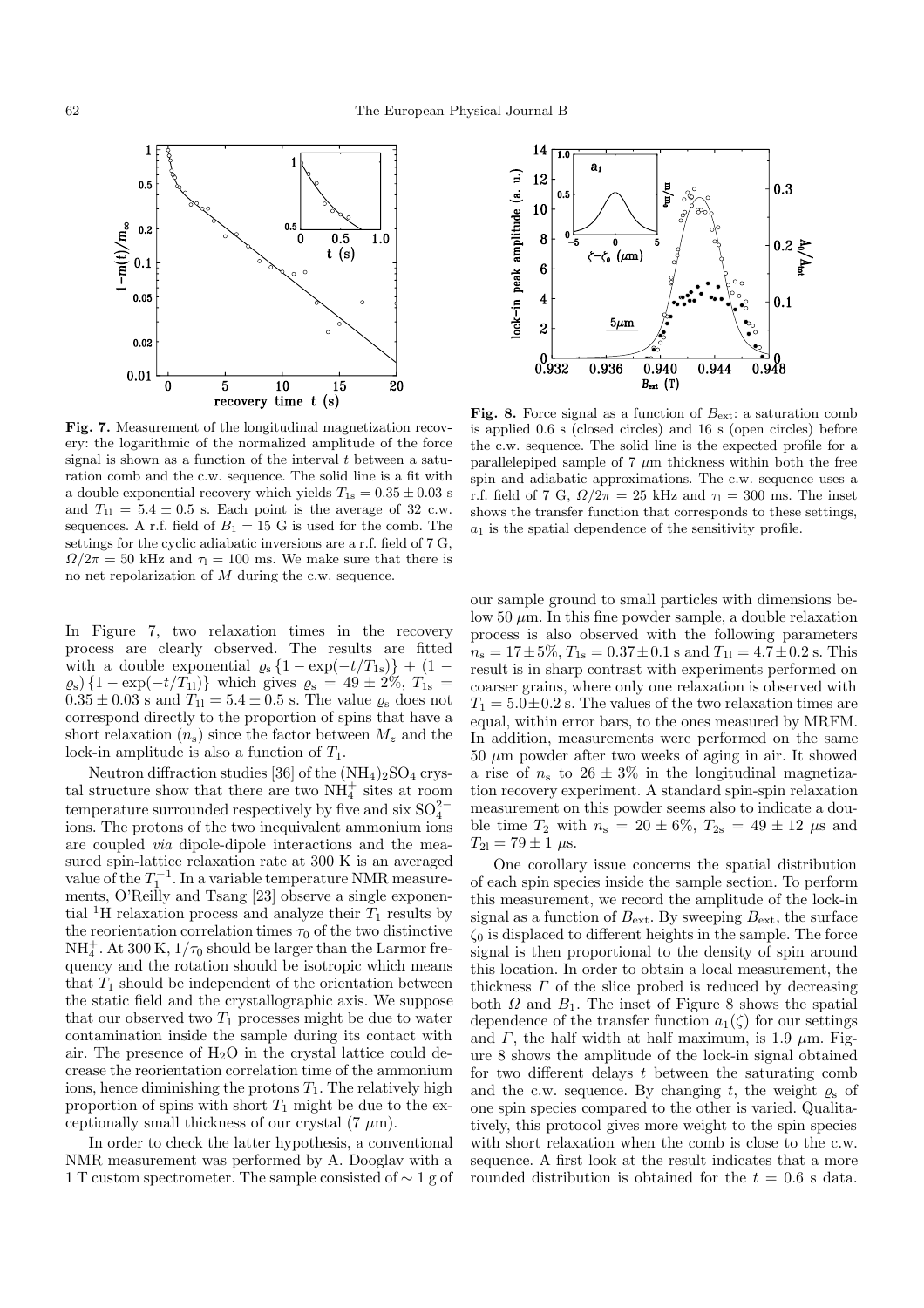The measurements, however, collected close to the edge of the sample are skewed by repolarization processes that modify the shape of the lock-in signal. Inside the bulk of the crystal (0.942 T  $\lesssim$  B<sub>ext</sub>  $\lesssim$  0.944 T), there is no clear evidence of a spatial modulation of one spin population compared to the other, e.g. a dip of the signal at 0.9425 T, the middle of the crystal. This result suggests that, within our resolution, the water contamination is uniform in the thickness. The solid line is a calculation of the expected profile for a parallelepiped sample of dimensions  $100 \times 50 \times 7 \mu m^3$  within both the free spin and adiabatic approximations. In spite of the idealized model, the  $t = 16$  s data (open circles) are well described by the calculated profile, except for the high-field range. The shoulder at  $B_{\text{ext}} = 0.946$  T corresponds to the surface of the sample that has been glued with epoxy to the cantilever. We did not attempt to fit this part of the data. The observed step in the signal might be due to the protons in the epoxy. A small roll angle between the sample and the cantilever combined with the particular shape of our crystal is also consistent with the observed effect.

Although the data analyzed here-above ensure that two populations of spin with different NMR properties are present, their actual proportion is not quantitatively determined, as the actual values of the relaxation times influence the magnitude of the measured signal. For a better knowledge of the sensitivity of the technique to the measurement parameters, it is then necessary to perform quantitative analyses.

#### **4 Quantitative measurements**

In this section, we shall first calibrate the mechanical response of the cantilever and the mechanical noise. The time dependence  $A(t)$  of the lock-in signal is calculated, taking into account relaxation processes and nonadiabatic effects. The experimental responses for different values of  $B_1$  and  $\Omega$  are compared with the calculations. This allows us to select an experimental condition for which non-adiabatic effects can be neglected. It is then shown that two relaxation times are indeed required to fit the time dependence of the observed lock-in signals, with values consistent with those obtained from  $T_1$  data.

The Q of the cantilever is first measured carefully using the noise vibration spectrum of the cantilever loaded with the sample in vacuum when the r.f. power is off. The lock-in time constant is set to  $\tau_1= 10$  s. An audio generator sweeps the lock-in reference around  $\omega_c$ . The plotted value in Figure 9 is the standard deviation of the lock-in signal estimated over  $100 \times \tau_1$  (the mean lock-in signal is zero). During the whole experiment, the temperature stability of the cantilever is better than  $\pm 0.01$  °C which guarantees that  $\omega_c$  does not shift by more than 0.01 Hz. Fitting the squared amplitude with a Lorentzian [37], one obtains the cantilever resonance frequency  $\omega_c/2\pi = 1397.77$  Hz and quality factor  $Q = 4000$  (defined as the ratio of  $\omega_c$ over the full width at half maximum of the power spectrum). Away from resonance, our sensitivity is limited



**Fig. 9.** Noise vibration spectrum of the cantilever with the sample attached: the data is obtained in vacuum  $(10^{-2} \text{ torr})$ when no r.f. fields are applied. The lock-in time constant is  $\tau_1$ = 10 s. The signal is the standard deviation of the lock-in output estimated over  $100 \times \tau$ . The cantilever holder temperature stability is better than  $\pm 0.01$ °C during the measurement.

by the noise of the detection electronics. It is several orders of magnitude smaller than the Å-scale motion of the cantilever at resonance and therefore it can be neglected. Near  $\omega_c$ , the cantilever motion consists of white noise amplified by a narrow-bandwidth mechanical resonator [38].  $\Delta\nu_c$  is the one-sided equivalent noise bandwidth (ENBW) of the mechanical resonator  $\Delta \nu_c = \omega_c / 8Q = 0.27$  Hz. The noise at the output of the lock-in is this narrow-band motion noise observed through a RC filter of time constant  $\tau_1 = 1/RC$  whose ENBW  $\Delta \nu_1 = 1/4\tau_1 = 0.025$  Hz. Exactly at resonance, the combined distribution gives an ENBW  $\Delta \nu = (1/\Delta \nu_c + 1/\Delta \nu_l)^{-1} = 0.023$  Hz. To convert our data to spectral density, the resonance amplivert our data to spectral density, the resonance ampli-<br>tude in Figure 9 must be divided by  $\sqrt{\frac{\Delta \nu}{\epsilon}}$ . The measured noise spectral density is  $\mathcal{A} = 13 \text{ Å}/\sqrt{\text{Hz}}$ . This figure also corresponds to the noise observed in Figure 3 where  $\Delta \nu = 0.20$  Hz. The result has to be compared with the intrinsic correlation function for fluctuations of a Brownian particle harmonically bound to an oscillator with a single degree of freedom of spring constant k:

$$
\langle AA(t)\rangle = \frac{4Qk_{\rm B}T}{k\omega_{\rm c}}\,. \tag{5}
$$

Taking the square root of the above expression, one gets  $\mathcal{A}_T = 10 \text{ \AA}/\sqrt{\text{Hz}}$  at  $T = 300 \text{ K}$  which is in good agreement with our measured value. In conclusion, our dominant noise comes from the thermal vibration of the cantilever. From this result, one can estimate the smallest force detectable by the instrument in one shot  $k\mathcal{A}/Q =$  $2\times10^{-15}\mathrm{N}/\sqrt{\mathrm{Hz}}$ .

In order to obtain a quantitative measurement of our force signal when the r.f. field is applied, a more detailed study of the time dependence of the lock-in signal  $A(t)$ is needed. The length of the c.w. sequence is increased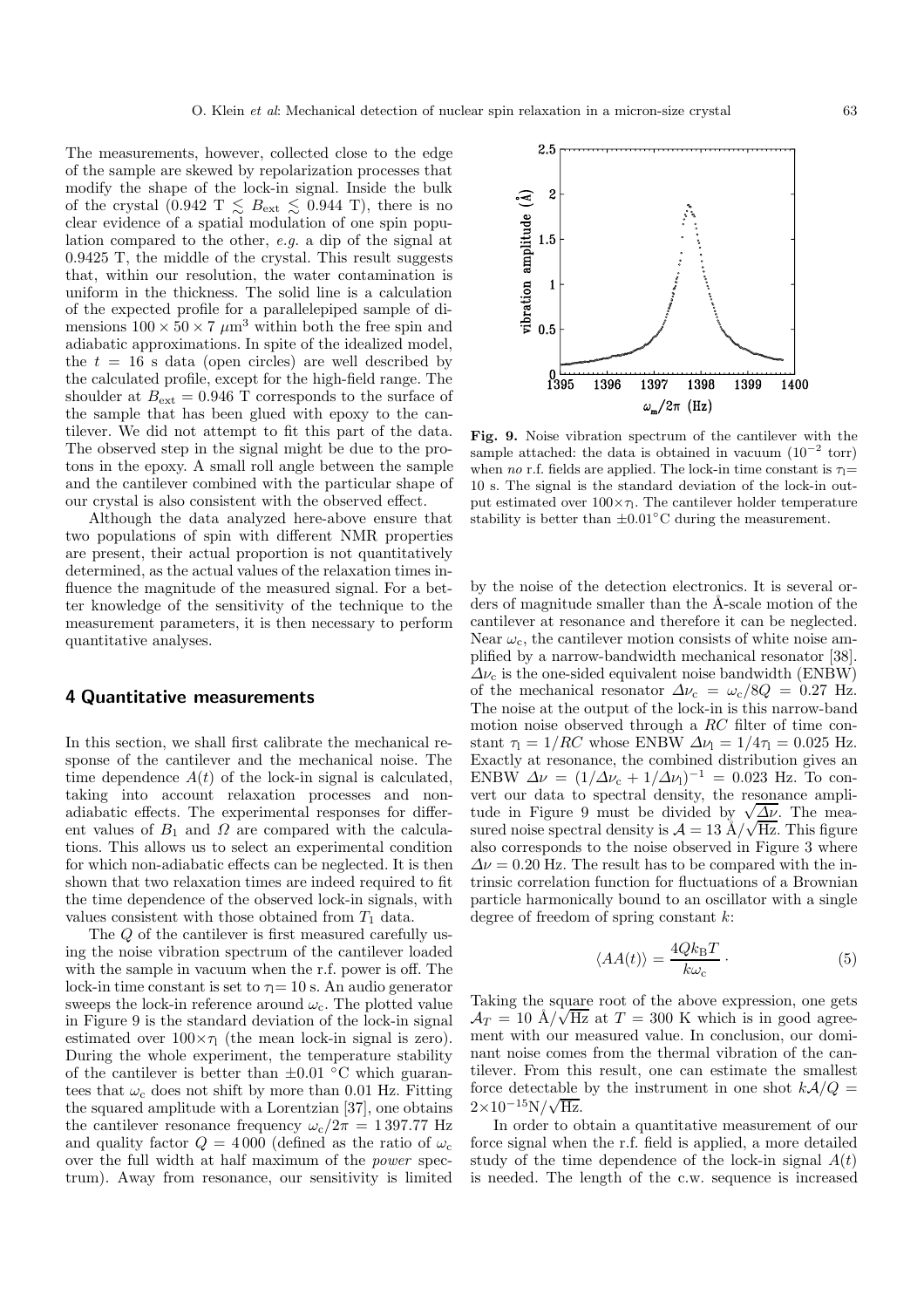

**Fig. 10.** Time dependence of the lock-in signal: the trace is the average of 32 c.w. sequences with  $\tau_1 = 30$  ms. The c.w. sequence is composed of a r.f. field of 10 G with  $\Omega/2\pi = 50$  kHz. The solid line is the calculated vibration amplitude of a harmonic oscillator driven by a damped sinusoidal magnetic force with a decay time constant  $\tau_{\text{m}} = 2.2 \pm 0.07$  s. In this case, the predicted maximum signal is  $A_{\text{peak}} = 0.5A_0$  with  $A_0 = QF_0/k$ .

to 6 s compared to Figure 3. Figure 10 is the average of the lock-in signal over 32 sequences using a short lock-in time constant of  $\tau_1 = 30$  ms. The striking feature of this plot is that the norm of the magnetization |**M**| decays during the c.w. sequence. We have checked that experimental perturbations such as the phase noise of the r.f. source are negligible in this case [39].

In the rotating frame, the magnetization tends to recover slowly towards a steady state value due to spinlattice relaxation processes [40]. These relaxations are different from the ones measured in section 3 which are inferred from the time evolution of the magnetization in the absence of r.f. fields. In addition, the lack of adiabaticity quantified by  $\alpha \approx \dot{\theta}/\gamma B_{\rm e}$  produces a precession movement around the locally changing effective field direction. This mistracking corresponds to a magnetization component perpendicular to the instantaneous precession axis  $\mathbf{B}_{e} + \dot{\theta}/\gamma \mathbf{j}$  that relaxes due to spin-spin interactions. But in the limit  $\alpha \ll 1$  and  $2\pi/\omega_m \ll T_1$ , the decrease of M after one cycle  $\Delta = M(t + 2\pi/\omega_m) - M(t)$  is small. The value is calculated at the lowest order for one spin species (see Appendix B).

$$
\Delta \approx -M \left\{ \int_0^{\frac{2\pi}{\omega_m}} \dot{\theta}(t) \int_0^t \dot{\theta}(t') \exp\left(-\int_{t'}^t \frac{1}{T_1^+} dt''\right) \right.\times \cos\left(\int_{t'}^t \frac{\gamma B_1}{\sin\theta(t'')} dt''\right) dt'dt+ \int_0^{\frac{2\pi}{\omega_m}} \left(\frac{\cos^2\theta(t)}{T_{1z}} + \frac{\sin^2\theta(t)}{T_{1x}}\right) dt \right\}+ M_0 \int_0^{\frac{2\pi}{\omega_m}} \frac{\cos\theta(t)}{T_{1z}} dt,
$$
 (6)

where  $T_{1z}$  is the usual  $T_1$  in the absence of an r.f. field,  $T_{1x}$  is the transversal spin-lattice relaxation and  $1/T_1^+ = (1/T_{1y} + \cos^2 \theta/T_{1x} + \sin^2 \theta/T_{1z})/2$ . It was shown that the relaxation mechanisms in this compound are associated with the time varying field induced by the change in the  $\mathrm{NH}_4^+$  orientation. For an exponential correlation function with correlation time  $\tau_0$ ,  $T_{1x}$  is expressed as a sum of the spectral density of these fluctuating fields  $J^{(i)}(\omega) =$  $\tau_0/(1+\omega^2\tau_0)$  with an index *i* that corresponds to the number of net spin flip:  $1/T_{1x} = \frac{3}{2}\gamma^4\hbar^2 I(I+1)/r^6(\frac{5}{2}J^{(1)}(\omega_0)+$  $\frac{1}{4}J^{(2)}(2\omega_0) + \frac{1}{4}J^{(0)}(2\omega_e)$ , with  $\omega_e = \gamma B_e$ . In the approximation for our compound that  $\omega_{\rm e} \tau_0 \ll 1$ , one obtains that  $T_{1x}$  is independent of  $\theta$  and  $T_{1y} = T_{1x}$ . Coming back to equation (6), one recognizes that the first integral is the decrease due to the finite value of the non-adiabaticity parameter  $\alpha$  (see Appendix B). The second represents the spin-lattice relaxation  $T_{1\rho}$  in the rotating frame [41]. The last integral is the equilibrium magnetization that corresponds to the spin temperature in the rotating frame.  $\tau$ and  $M_{\text{eq}}$  are defined by rewriting the above expression in the form  $\Delta/2\pi = -M/(\omega_m\tau) + M_{\text{eq}}/(\omega_m\tau)$ . During the c.w. sequence, the oscillatory driving magnetic force is dampened and the instantaneous value is given by:

$$
F(t) \approx g \sin(\omega_{\rm m} t) \int_{V_{\rm s}} a_1(\zeta) M(\zeta, t) d\zeta + \text{const.}, \qquad (7)
$$

with

$$
M(\zeta, t) = \left\{ M_{\text{eq}}(\zeta) + \left\{ M_0 - M_{\text{eq}}(\zeta) \right\} \exp\left(\frac{-t}{\tau(\zeta)}\right) \right\}.
$$
\n(8)

The integral in equation (7) relaxes approximately according to a single exponential towards its equilibrium value  $m_{\text{eq}} = \int_{V_{\text{s}}} a_1(\zeta) \dot{M}_{\text{eq}}(\zeta) d\zeta$  with an apparent characteristic time  $\tau_m$ . One notes that  $m_{\text{eq}} = 0$  by symmetry when  $\zeta_0$  is centered at the middle of the sample  $\zeta_0 = \zeta_m$ . The value of  $m_{\text{eq}}$  is positive for  $\zeta_0 < \zeta_{\text{m}}$  and changes sign for  $\zeta_0 > \zeta_m$  [17]. In the particular case where  $m_{\text{eq}} = 0$  and  $\alpha \ll 1$ , then it can be shown that the coefficient  $\tau_{\rm m}$  is bounded between  $T_{1x} \leq \tau_m \leq T_{1z}$  [21].

The forced vibrations of an harmonic oscillator are given by the convolution product:

$$
a(t) = \beta \int_0^t \frac{F(t')}{k} \exp\left\{-\frac{t - t'}{\tau_c}\right\} \sin\left\{\omega_c(t - t')\right\} \omega_c dt',
$$
\n(9)

with  $\beta = \left\{1 + 1/(4Q^2)\right\}$  and  $1/\tau_c = \frac{1}{2}\omega_c/Q$  the damping constant of the cantilever. In our experiment the external force is  $F(t) = F_0 \exp(-t/\tau_m) \exp(i\omega_m t)$  for  $m_{\text{eq}} = 0$ , with  $F_0 = kA_0/Q$  and  $\tau_m$  the characteristic decay time of the magnetic force.  $a(s)$  the Laplace transform of equation (9) is calculated in the complex plane:

$$
\frac{k}{F_0}a(s) = \frac{\tau_{\rm m} (4Q^2 + 1)}{(s\tau_{\rm m} + 1 - i\tau_{\rm m}\omega_{\rm m})\{(s\tau_{\rm c} + 1)^2 + 4Q^2\}}.
$$
 (10)

The response  $A(t)$  of the lock-in is the imaginary part of the inverse Laplace transform  $\mathcal{L}^{-1} \left\{ a(s + i\omega_m)/(1 + \tau(s)) \right\}$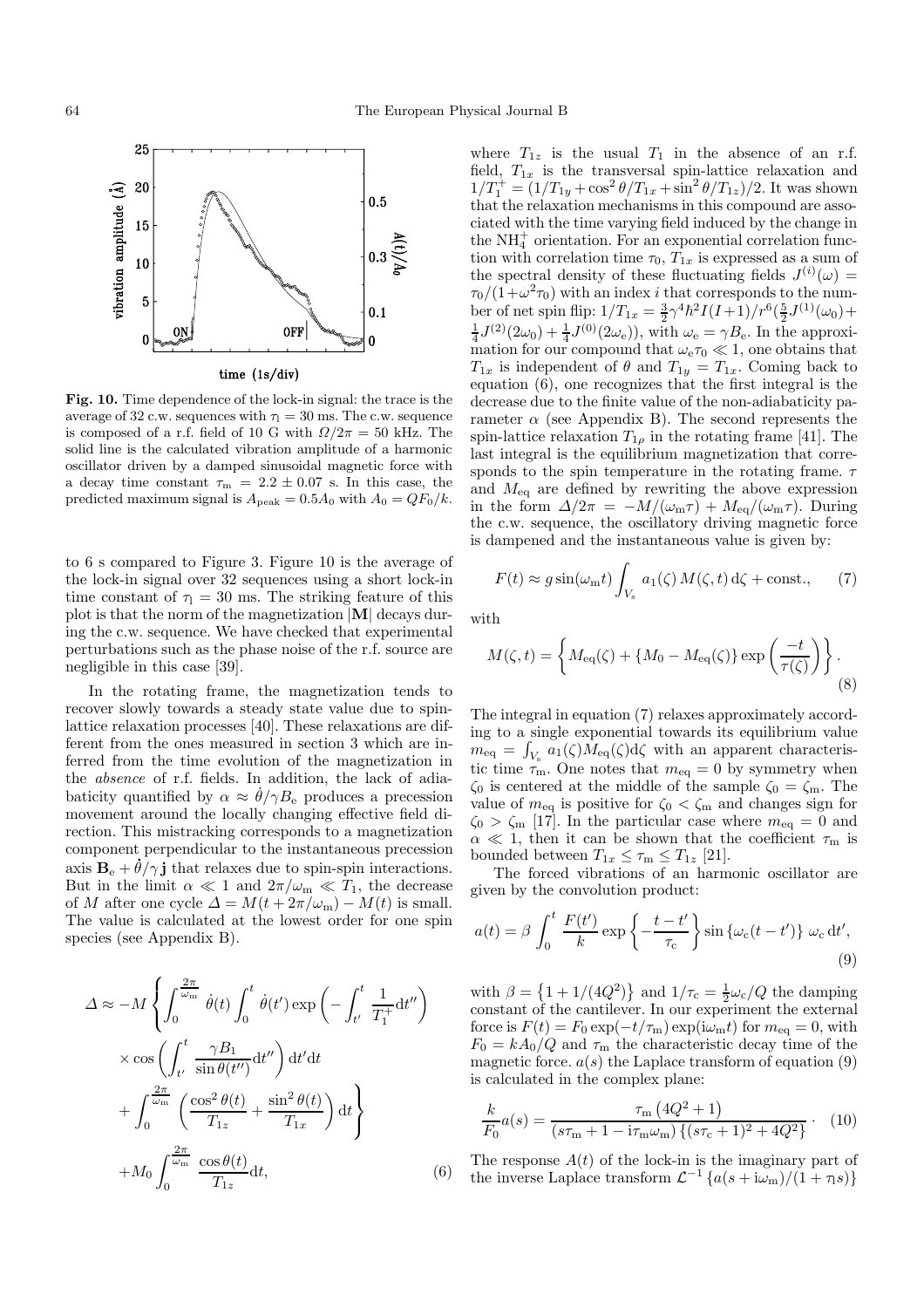

**Fig. 11.** (a) Measurements of the amplitude of the lock-in signal is shown as a function of the modulation amplitude for different strengths of the r.f. field. The dashed lines are guides for the eye. The arrows indicate the limits of the adiabatic regime. The measurements are performed at  $B_{\text{ext}} = 0.9425$  T. (b) Calculated amplitude of the lock-in signal obtained for a  $7 \mu m$  thick sample using equation (7). The parameters introduced in the model are  $T_{1z} = 4.9$  s,  $T_{1x} = T_{1y} = 3.2$  s and  $T_2 = 40 \mu s$  (solid line) or 100  $\mu s$  (dotted line).

with  $\eta$  the lock-in time constant. An approximation can be obtained in the special case where  $\omega_m = \omega_c$  in the limit  $Q \gg 1$  and  $\omega_{\rm c} \gg (1/\tau_{\rm m}, 1/\tau_{\rm l}).$ 

$$
\frac{A(t)}{A_0} \approx \frac{1}{(1/\tau_m - 1/\tau_c)(\tau_c - \tau_l)} \exp\left(-\frac{t}{\tau_c}\right)
$$

$$
+ \frac{\tau_m/\tau_c}{(1/\tau_c - 1/\tau_l)(\tau_l - \tau_m)} \exp\left(-\frac{t}{\tau_l}\right)
$$

$$
+ \frac{\tau_m/\tau_c}{(1/\tau_c - 1/\tau_m)(\tau_m - \tau_l)} \exp\left(-\frac{t}{\tau_m}\right). (11)
$$

The sum of these three exponentials vanishes at  $t = 0$  and each term decays to zero with a different time constant at a later time  $t > 0$ . This leads to a peaked lock-in signal whose amplitude  $A_{\text{peak}}$  and position depends on  $\tau_{\text{m}}$  (for a fixed  $\tau_c$  and  $\tau_l$ ). At the end of the c.w. sequence in Figure 10  $(t > 6 s)$ , the decaying free oscillations of the cantilever (time constant  $\tau_c$ ) are observed. If one tries to fit the data with the above nonlinear form,  $\tau_m = 2.2 \pm 0.07$  s is obtained but the quality of the fit is not very good. Values of  $\tau_{\rm m}$  smaller than  $T_{1x} = 3.2$  s have also been reported by Verhagen *et al.* [21] and these findings were attributed to the phase noise of the r.f. source. However, when large modulation amplitudes are employed for the c.w. sequence, such a fast force decay can also be consistent with a magnetization decrease due to a lack of adiabaticity.

To understand further the meaning of this fit parameter  $\tau_m$ , we plot in Figure 11a the lock-in peak amplitude measured for different values of  $\Omega$  and  $B_1$  when  $B_{\text{ext}} = 0.9425$  T. The non-adiabaticity parameter  $\alpha$  increases along the abscissa axis. For a fixed  $\Omega$  and  $B_1$ , the value of  $\alpha$  oscillates with time and passes through a maximum,  $\alpha_{\text{max}} = \Omega \omega_{\text{m}} / (\gamma^2 B_1^2)$ , at a time  $t = 0$  modulo  $\pi/\omega_{\rm m}$ . Figure 11b shows the amplitude of the peak signal  $A_{\text{peak}}$  predicted by equation (11) with  $F(t)$  calculated from equation (7) using a sample thickness of 7  $\mu$ m. The results are normalized by  $A_{\text{tot}} = QgM_0V_s/(k\sqrt{2})$  the amplitude associated with a uniform inversion of all spin inside the sample. The parameters introduced in the model are the values of the spin-lattice relaxation times measured on powder samples by conventional NMR with  $T_{1z} = 4.9$  s along the static field and  $T_{1x} = 3.2$  s along a 10 G r.f. field, in the approximation that  $T_{1y} = T_{1x}$ . In our theoretical model, perturbation effects from the dipolar broadening are also introduced. They are approximated as a time independent local field with a Lorentzian lineshape. The solid lines are the numerical predictions using  $T_2 = 40 \mu s$ and the dotted lines correspond to  $T_2 = 100 \,\mu s$ .

The increase of the force signal at small  $\Omega(\leq 50 \text{ kHz})$ corresponds to an increase of the modulated magnetic moment. Larger frequency deviation increases the width of the probed slice,  $\Gamma$ , and more protons oscillate at  $\omega_{\rm m}$ . For both large  $B_1 \geq 14$  G and large  $\Omega \geq 150$  kHz the amplitude of the signal eventually saturates when  $\Gamma$  becomes greater than the sample thickness.

For  $B_1 = 7$  and 10 G, the deviation from the low Ω-linear increase (indicated by the arrows) marks the cross-over from an adiabatic regime to a quasi-adiabatic one [40]. In our sample the threshold occurs at  $\alpha_{\text{max}} = 0.1$ , in good agreement with the theoretical model. In the adiabatic regime  $(\alpha_{\text{max}} < 0.1)$  the dominant relaxation processes, which reflect in  $\tau_{\rm m}$ , correspond to  $T_{1\rho}$  effects, while, in the quasi-adiabatic regime  $(\alpha_{\text{max}} > 0.1)$ , they result from dipolar interactions with a ratio determined by the non-adiabaticity parameter  $(T_2 < \tau_m < T_1$ , see Appendix B). The predicted position of this cross-over depends somewhat on the dipolar contribution  $T_2$ .

From the last discussion, one can conclude that the settings of Figure 10 correspond to a non-adiabatic parameter  $\alpha_{\text{max}} = 0.04$  well inside the adiabatic regime for our compound. It can then be inferred that the decrease of the force signal in Figure 10 is due to spin-lattice effects in the rotating frame and our fitted value of  $\tau_{\rm m}$  must be an average of the two  $T_1$ 's reported in Figure 7.

The time dependence of the lock-in signal is fitted with a double damped synchronous excitation of two spin populations with respectively short  $(\tau_{\text{ms}})$  and long  $(\tau_{\text{ml}})$ relaxation times. The nonlinear function  $n_s A(t, \tau_{\text{ms}})$  +  $(1 - n_s)A(t, \tau_{\text{ml}})$  is used where  $A(t)$  is given by equation (11). The best fit is obtained for  $\tau_{\rm ms} = 0.55 \pm 0.02$  s,  $\tau_{\text{ml}} = 4.8 \pm 0.2$  s and  $n_{\text{s}} = 69 \pm 1\%$ . The result is the solid line shown in Figure 12. The fit values obtained for the relaxation times are similar to those measured in the magnetization recovery experiment in Figure 7. An immediate question is which portion of the lock-in output signal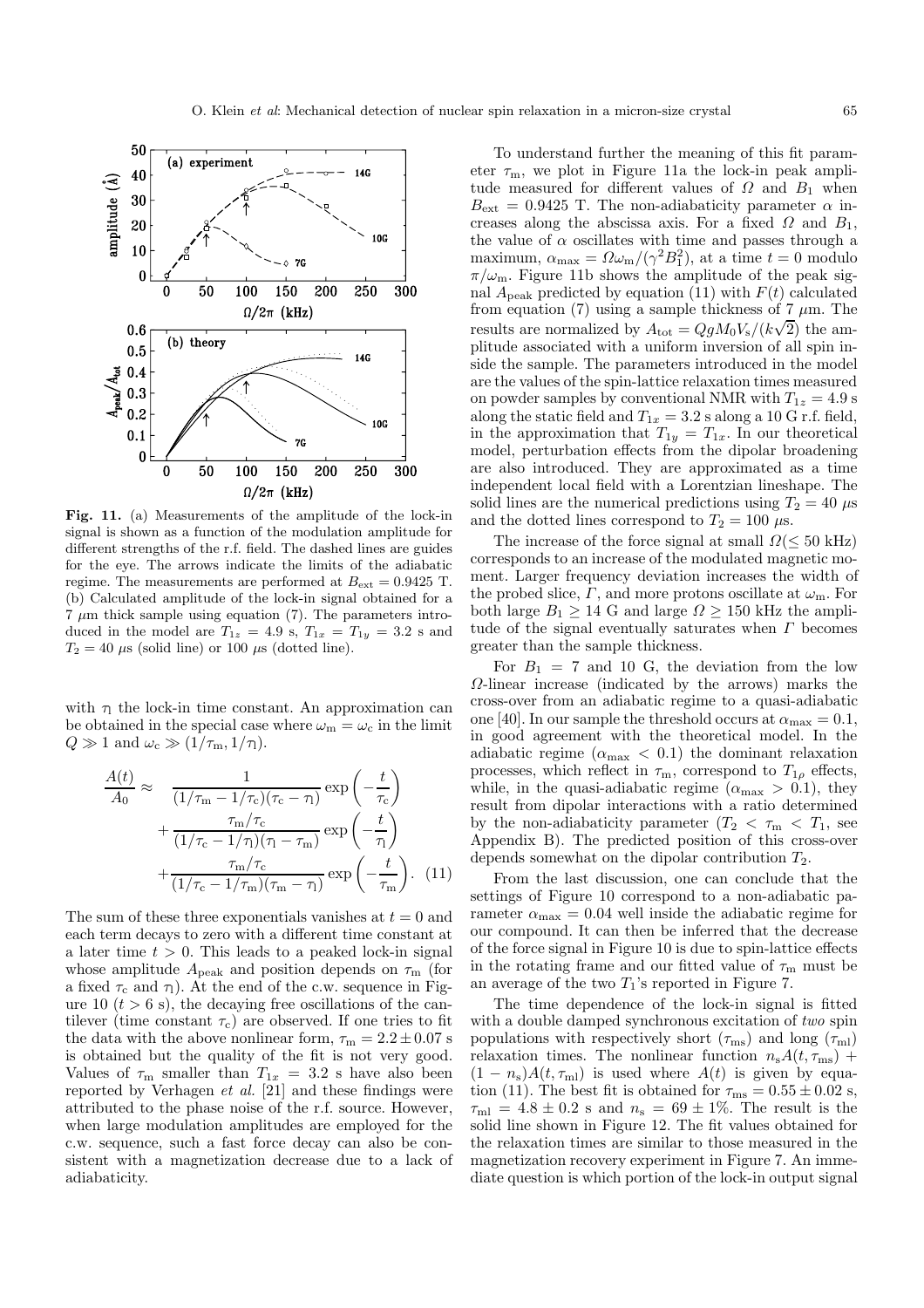

**Fig. 12.** Signal of Figure 10: the solid line is the response of an harmonic oscillator driven by two synchronous forces with short and long relaxations times  $n_sA(t, \tau_{\text{ms}})+(1-n_s)A(t, \tau_{\text{ml}}).$ The best fit is obtained for  $\tau_{\rm ms} = 0.55 \pm 0.02$  s,  $\tau_{\rm ml} = 4.8 \pm 0.2$  s and  $n_s = 70\%$ . The height of the peak is  $0.3A_0$ . The dashed lines show the contribution of each spin species.

should be used when several spin species are present in the sample. In Figure 12 the separate contribution to the lock-in signal of each spin species (dashed lines) is shown. The maximum force signal of the two spin species occurs respectively 0.7 s and 1.9 s after the start of the c.w. sequence for the short and long  $\tau_{\rm m}$ . We recall that our definition of the force signal is the average of the lock-in peak amplitude over a 1 s time interval around its maximum value. This approach gives approximately equal weights to both spin species in the measurement. One can also observe in Figure 12 that the height of the two peaks are approximately equal despite the fact that there is 2.3 times more spin with short relaxation. As a matter of fact it can be shown that the mechanical detection is 2.4 times more sensitive to the spins that have a 4.8 s relaxation time compared to the spins that have a 0.55 s one. From this result, the value of the fit parameter  $\rho_s \approx 0.5$  in Figure 7 can be converted into the proportion of spins that have a short relaxation  $n_s = 2.4 \rho_s / \{(2.4 - 1)\rho_s + 1\} = 70\%;$  a value that agrees well with the fit  $n_s$  in Figure 12.

Finally, the expected amplitude of the force signal for our sample is calculated. Using equation (4), one gets a value of  $A_0 = 100$  Å for the settings used in Figure 12 ( $B_1 = 10$  G and  $\Omega/2\pi = 50$  kHz). In Figure 12 the predicted amplitude of the lock-in peak is  $0.3A_0$ , or  $30 \text{ Å}$ , which is close to the experimentally measured value of 20 Å. In conclusion, our measured amplitude of the peak lock-in signal is in good agreement with the theoretical prediction if the two spin-lattice relaxation times of the two spin species are taken into account. Other effects such as misalignment of the sample compared to the cylinder magnetic axis can account partially for a decrease of the signal (e.g. an offset of 0.1 mm from the axis decreases the amplitude of the lock-in signal by a factor of 2).

## **5 Conclusion**

Measurement sequences combining fast adiabatic passages and pulses have been reported. They allow us to measure

 $T_1$  and  $T_2$  for microscopic samples using a mechanical detection. This has been applied to quantitative analyses of the detected signals for a 7  $\mu$ m thick sample of (NH<sub>4</sub>)<sub>2</sub>SO<sub>4</sub>. The transverse relaxation  $T_2$  has been found consistent with conventional NMR detection on a macroscopic sample. Our sample displays, however, two spin lattice relaxation times  $T_{1s} = 0.4$  s and  $T_{11} = 5$  s. While the long  $T_{11}$ corresponds to that measured for coarse powder samples, the short  $T_{1s}$  might be due to water contamination of our thin crystal during its contact with air. This contamination is found to be uniform in the thickness of the sample. This large difference in  $T_1$  values has allowed us to study the influence of the spin-lattice relaxation in the rotating frame on the time dependence of the lock-in signal, as well as the variation of signal intensity with increasing non-adiabaticity of the sweep sequence. A consistent analysis of all experimental parameters has been proposed and will be quite useful in future quantitative investigations of MRFM signals. Our work also raises the problem of how to perform reliable spin lattice relaxation measurements at the sample surface. Our  $T_1$  investigation is mainly restrained to the bulk of the sample, because the shape of the lock-in signal (which reflects in the apparent relaxation times) varies with  $B_{\text{ext}}$ . These difficulties prevented us from interpreting quantitatively our results on the spatial distribution of the different spin densities close to the edge. These issues will be best solved by performing a similar experiment on a hetero-layer sample of well-characterized composition.

We are greatly indebted to A. Dooglav for his help in the conventional NMR experiments. We also would like to thank C. Fermon, M. Goldman, J.F. Jacquinot and G. Lampel for stimulating discussions. This research was partly supported by the Ultimatech Program of the CNRS.

#### **Appendix A: Inhomogeneous field**

Near the axis, a uniformly magnetized  $(M<sub>s</sub>)$  cylinder of length  $l$  and diameter  $\phi$  produces a field, whose component along  $k$ ,  $B_{cyl}$ , decays radially as

$$
\frac{B_{\text{cyl}}(r,z)}{4\pi M_{\text{s}}} = \left\{ b_{\frac{1}{2}} \left( \frac{z+l}{\phi} \right) - b_{\frac{1}{2}} \left( \frac{z}{\phi} \right) \right\}
$$

$$
+ 3 \left\{ b_{\frac{5}{2}} \left( \frac{z+l}{\phi} \right) - b_{\frac{5}{2}} \left( \frac{z}{\phi} \right) \right\} \frac{r^2}{\phi^2} + \mathcal{O}(r^4), \quad \text{(A.1)}
$$

with  $b_a(z) = z(1+4z^2)^{-a}$ . The fields are expressed in cylindrical coordinates with the origin centered on the cylinder's upper surface (see Fig. 1). In our case  $M_s$  is calculated from the applied field  $B_{\text{ext}}$  needed to produce a resonance signal at the sample position,  $z = 0.70$  mm.  $B_{\text{cyl}}(0, z = 0.70) = \omega_0/\gamma - B_{\text{ext}} = 0.352 \text{ T}$  is put in the above expression and one obtains  $M_s \approx 1400 \text{ emu/cm}^3$  for our iron. Using this result, the gradient  $g = -470 \text{ T/m at}$ the sample location is calculated.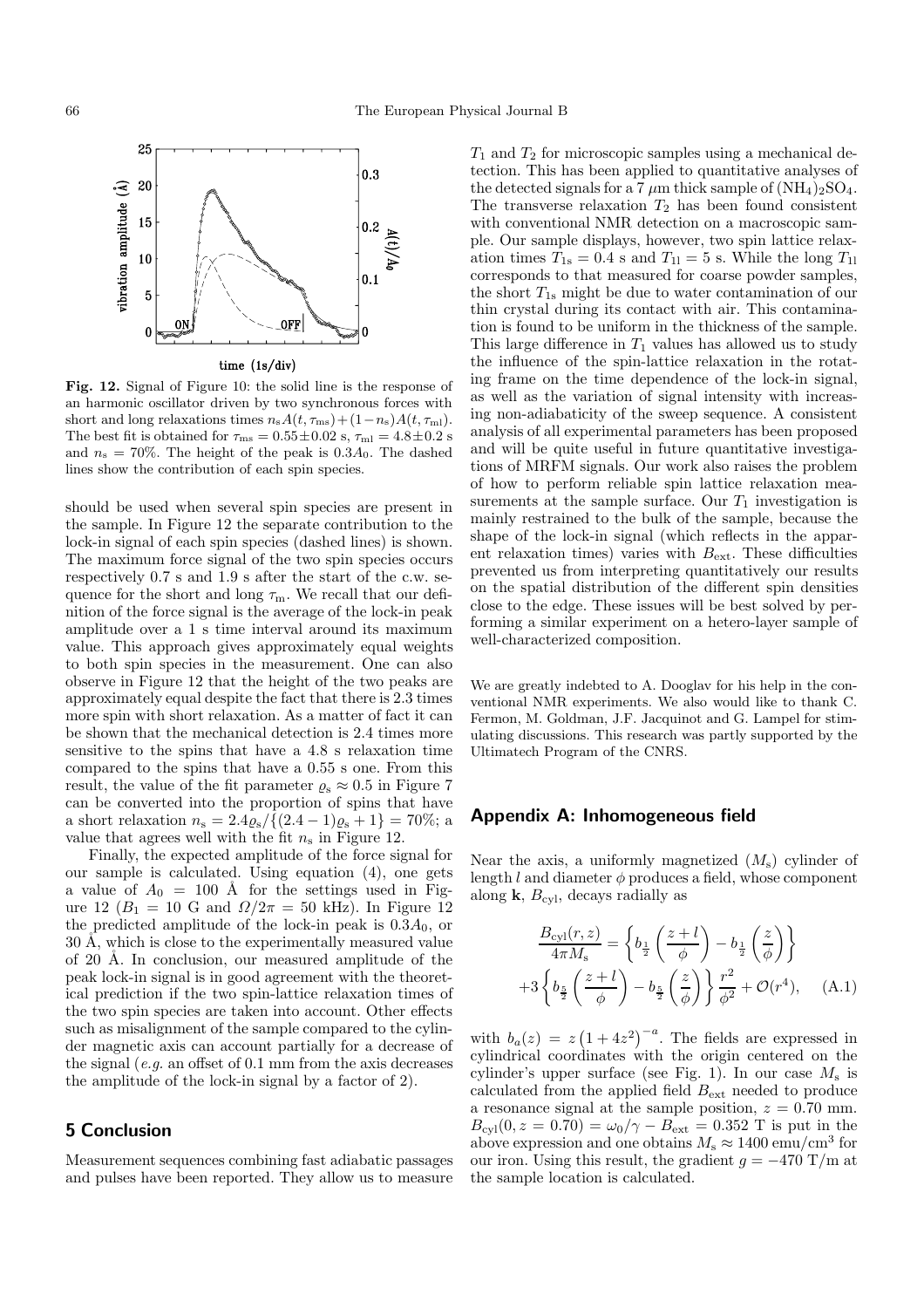#### **Appendix B: Adiabaticity**

The aim of this Appendix B is to calculate the decrease of the magnetization due to the spin-lattice relaxation and the lack of adiabaticity. The solution below is proposed by M. Goldman. In the limit of strong r.f. fields (larger than the local field), one can neglect the spin-lattice relaxation of the dipolar energy expectation value. In the rotating frame, the time evolution of the different spin components are [40]:

$$
\frac{\partial \langle I_z \rangle}{\partial t} = -\gamma B_1 \langle I_y \rangle + \frac{\langle I_0 \rangle - \langle I_z \rangle}{T_{1z}}
$$
(B.1a)

$$
\frac{\partial \langle I_x \rangle}{\partial t} = + \gamma B_1 \cot \theta \langle I_y \rangle - \frac{\langle I_x \rangle}{T_{1x}} - \frac{i}{\hbar} \langle [\mathcal{H}_{Dz}, I_x] \rangle \qquad (B.1b)
$$

$$
\frac{\partial \langle I_y \rangle}{\partial t} = + \gamma B_1 (\langle I_z \rangle - \cot \theta \langle I_x \rangle) - \frac{\langle I_y \rangle}{T_{1y}} - \frac{i}{\hbar} \langle [\mathcal{H}_{Dz}, I_y] \rangle, \tag{B.1c}
$$

with  $\langle I \rangle = \text{Tr}(I\sigma)$  the expectation value of the magnetization,  $\sigma$  the instantaneous density matrix in the rotating frame and  $\mathcal{H}_{Dz}$  the secular part of the dipolar Hamiltonian. The commutator incorporates the local field contribution defined through  $B_{\rm L}^2 = {\rm Tr}(\mathcal{H}_{\rm Dz}^2)/\gamma^2 {\rm Tr}(I_z^2)$ . In our notation  $\theta$  is the angle between the directions of the static and effective field,  $B_e = B_1 / \sin \theta$ , with  $B_1 \cot \theta$  the projection along **k**. Under r.f. irradiation, a new coordinate system  $\{X, Y, Z\}$  is defined through a transformation by the unitary operator  $\exp(-i\theta I_y)$ , a rotation around y by  $\theta$ . In the doubly rotating frame the differential equations then become:

$$
\frac{\partial \langle I_Z \rangle}{\partial t} = + c \frac{\langle I_0 \rangle}{T_{1z}} - \left\{ \frac{s^2}{T_{1x}} + \frac{c^2}{T_{1z}} \right\} \langle I_Z \rangle \n+ \left( \dot{\theta} - cs \left\{ \frac{1}{T_{1x}} - \frac{1}{T_{1z}} \right\} \right) \langle I_X \rangle \tag{B.2a}
$$
\n
$$
\frac{\partial \langle I_X \rangle}{\partial t} = -s \frac{\langle I_0 \rangle}{T_{1x}} - \left( \dot{\theta} + cs \left\{ \frac{1}{T_{1x}} - \frac{1}{T_{1z}} \right\} \right) \langle I_Z \rangle
$$

$$
\frac{\partial \langle I_X \rangle}{\partial t} = -s \frac{\langle I_0 \rangle}{T_{1z}} - \left(\dot{\theta} + cs \left\{ \frac{1}{T_{1x}} - \frac{1}{T_{1z}} \right\} \right) \langle I_Z \rangle \n+ \gamma \frac{B_1}{s} \langle I_Y \rangle - \left\{ \frac{c^2}{T_{1x}} + \frac{s^2}{T_{1z}} \right\} \langle I_X \rangle \n- \frac{3c^2 - 1}{2} \frac{i}{\hbar} \langle [\mathcal{H}_{\text{DZ}}, I_X] \rangle
$$
\n(B.2b)

$$
\frac{\partial \langle I_Y \rangle}{\partial t} = -\gamma \frac{B_1}{s} \langle I_X \rangle - \frac{\langle I_Y \rangle}{T_{1y}} - \frac{3c^2 - 1}{2} \frac{\mathrm{i}}{\hbar} \langle [\mathcal{H}_{\mathrm{D}Z}, I_Y] \rangle, \tag{B.2c}
$$

with  $s = \sin \theta$  and  $c = \cos \theta$ .  $\mathcal{H}_{DZ}$  is the doubly truncated part of the dipolar Hamiltonian that commutes with  $I_Z$ . The term  $\dot{\theta}/\gamma$ **j** is the inertia field due to the transformation to a time-dependent reference axis. In the adiabatic regime, defined by  $\alpha = \dot{\theta} / (\gamma \ B_e) \ll 1$ , it can be shown that  $\langle I_X \rangle = \langle I_Y \rangle = 0$  and the first two terms of equation (B.2a) are the expression of the spin-lattice relaxation in the rotating frame for strong r.f. fields [1,41]. This appendix seeks to evaluate the term proportional to  $\langle I_X \rangle$  in equation (B.2a) that represents the decrease of  $\langle I_z \rangle$  due to the lack of adiabaticity. The equations of motion are expressed in terms of the raising and lowering operators  $\langle I^+\rangle = \langle I_X \rangle + i\langle I_Y \rangle$  and  $\langle I^-\rangle$  its complex conjugate. We suppose that  $\gamma B_{\rm e} \ll 1/\tau_0$ , the reorientation correlation rate, for our compound which leads to  $T_{1x}$  independent of  $\theta$  and  $T_{1y} \approx T_{1x}$ . First the adiabatic regime,  $\alpha_{\text{max}} < 0.1$ , is examined where spin-spin interactions can be neglected. The influence of these processes will be discussed later on. As a consequence, one has

$$
\frac{\partial \langle I^{+} \rangle}{\partial t} \approx -i\gamma \frac{B_1}{s} \langle I^{+} \rangle - \frac{\langle I^{+} \rangle}{T_1^{+}} - \left( \dot{\theta} + cs \left\{ \frac{1}{T_{1x}} - \frac{1}{T_{1z}} \right\} \right) \langle I_{Z} \rangle - s \frac{\langle I_{0} \rangle}{T_{1z}}, \quad (B.3)
$$

with  $1/T_1^+ = (1/T_{1y} + c^2/T_{1x} + s^2/T_{1z})/2$ . Furthermore, the period of the cyclic passage is much smaller than the spin-lattice relaxation times. Hence, both  $1/T_{1z}$  and  $1/T_{1x}$ are negligible compared to  $\dot{\theta}$ :

$$
\frac{\partial \langle I^{+} \rangle}{\partial t} \approx -i\gamma \frac{B_1}{\sin \theta} \langle I^{+} \rangle - \frac{\langle I^{+} \rangle}{T_1^{+}} - \dot{\theta} \langle I_Z \rangle - \sin \theta \frac{\langle I_0 \rangle}{T_{1z}},
$$
\n(B.4)

which, upon integration, gives the result:

$$
\langle I^{+} \rangle = -\int_{0}^{t} \left\{ \dot{\theta}(t') \langle I_{Z} \rangle + \sin \theta(t') \frac{\langle I_{0} \rangle}{T_{1z}} \right\} \times \exp \left\{ -\int_{t'}^{t} \frac{1}{T_{1}^{+}} + i \frac{\gamma B_{1}}{\sin \theta(t'')} dt'' \right\} dt', (B.5)
$$

assuming that  $\langle I^+ \rangle = 0$  at a time  $t = 0$ . The expression for  $\langle I^{-} \rangle$  is the complex conjugate of the above expression. For values of  $t < T_1$ , it is a good approximation to neglect  $\langle I_0 \rangle / T_{1z}$  compared to  $\dot{\theta} \langle I_Z \rangle$  in the first bracket. Since the decay of  $\langle I_z \rangle$  is slow, it is replaced by a constant. Finally, the time variation of the longitudinal magnetization is given by:

$$
\frac{\partial \langle I_Z \rangle}{\partial t} \approx -\langle I_Z \rangle \dot{\theta}(t) \int_0^t \dot{\theta}(t') \exp\left(-\int_{t'}^t \frac{1}{T_1^+} dt''\right) \times \cos\left(\int_{t'}^t \frac{\gamma B_1}{\sin \theta(t'')} dt''\right) dt' \n- \langle I_Z \rangle \left(\frac{\cos^2 \theta(t)}{T_{1z}} + \frac{\sin^2 \theta(t)}{T_{1x}}\right) \n+ \langle I_0 \rangle \frac{\cos \theta(t)}{T_{1z}}, \tag{B.6}
$$

which has been used in equation (6) in the text. Although the general form of our final expression contains a  $T_1^+$ term in the first integral, the decrease of the magnetization due to the lack of adiabaticity of the fast passages is unrelated to spin-lattice relaxation mechanisms. This is best seen in the free spin limit  $(T_1 \rightarrow \infty)$ , where our above equation (B.6) reduces to the integral form of the ordinary differential equation  $\partial \langle I \rangle / \partial t = \gamma \langle I \rangle \times \mathbf{B}_{e}$ , an equation of motion that preserves the norm of the magnetization. In this limit, the first integral (the only non-vanishing term)